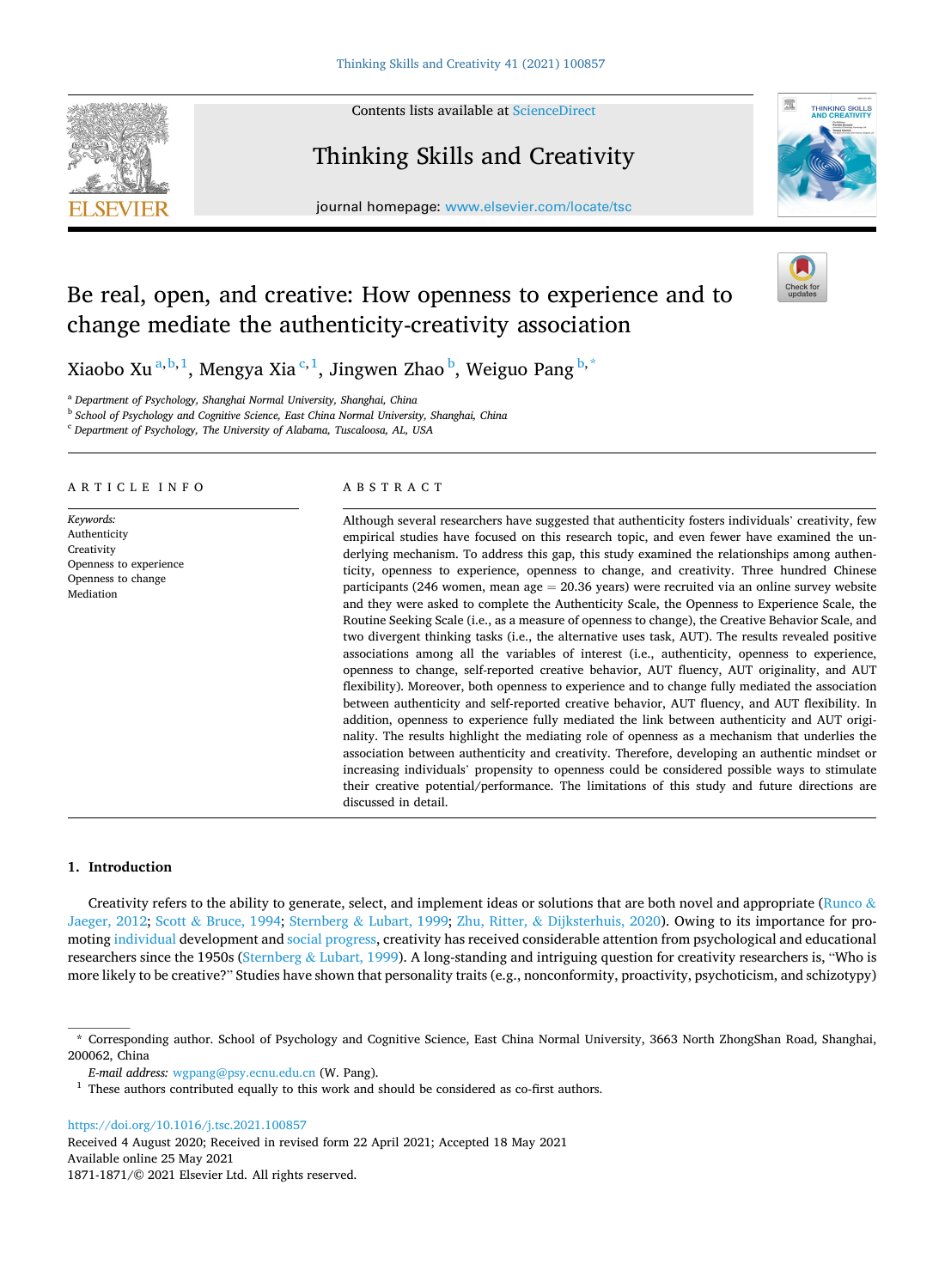are strongly related to creativity in a wide range of domains [\(Feist, 2019](#page-8-0); [Furnham, 2017](#page-8-0); [Li et al., 2020](#page-8-0); [Wang et al., 2017\)](#page-9-0). Therefore, this study aimed to further expand the literature by focusing on authenticity, which is a rarely studied personality trait in the creativity field, to examine its association with creativity.

Authenticity refers to being aware of and acting in congruence with one's true self (Barnett & [Deutsch, 2016](#page-8-0); [Wood et al., 2008](#page-9-0)). By living authentically and being self-concordant, authentic individuals usually develop elevated levels of self-esteem, relationship satisfaction, and well-being [\(Thomaes et al., 2017; Wood et al., 2008](#page-9-0); Xia, Lv, & [Xu, 2021\)](#page-9-0), as well as lower levels of stress, aggression, anxiety, and depression ([Bryan et al., 2017](#page-8-0); [Pinto et al., 2012](#page-9-0); [Theran, 2011](#page-9-0)).

Beyond its positive effect on individual well-being, the potential of authenticity to promote creativity has also been demonstrated in the workplace. Recent studies have found that authenticity can contribute to a higher level of workplace creativity, such that highly authentic employees engage in innovative work behaviors more frequently than those who score lower on this trait ([Afridi et al., 2020](#page-8-0); [Montani et al., 2019\)](#page-9-0). Moreover, the well-documented beneficial effect of authentic leadership on the subordinate's creative performance could serve as indirect evidence for a positive authenticity–creativity association (Cerne [et al., 2013;](#page-8-0) [Rego et al., 2014](#page-9-0); [Ribeiro et al., 2020](#page-9-0)). Therefore, an important next step is to examine the generalizability of the previous findings by investigating the authenticity–creativity association in a context other than the workplace and to deepen the understanding of this association by identifying the potential underlying mechanism.

Although researchers have proposed some potential ways in which authenticity may stimulate creative performance (e.g., positive affect, intrinsic motivation, and trust; [Afridi et al., 2020\)](#page-8-0), few studies have empirically investigated the underlying mechanism. According to the motivated cognition perspective of personality, "personality is revealed through motivated preferences and biases in the ways that people see the world and cope in the world" (Higgins & [Scholer, 2008](#page-8-0), p. 183). Prior studies have revealed that authentic people are more likely to hold an open mind (e.g., embrace ongoing experiences without denying, distorting, or exaggerating externally-based evaluative information) to see the world (Hodgins & [Knee, 2002](#page-8-0); Kernis & [Goldman, 2006;](#page-8-0) [Wood et al., 2008](#page-9-0)). Meanwhile, the tendency to embrace the world with openness is repeatedly documented as an important factor that nurtures the development of creative potential and breeds the generation of creative ideas/solutions [\(Park et al., 2014;](#page-9-0) [Silvia et al., 2014](#page-9-0)). Therefore, it is highly probable that openness may form a motivated preference through which authenticity influences an individual's creativity performance. More specifically, we propose that openness may mediate the authenticity–creativity association.

The authenticity–openness link is illustrated in self-determination theory (Deci & [Ryan, 2000;](#page-8-0) Ryan & [Deci, 2000](#page-9-0)), self-actualization theory ([Rogers, 1961](#page-9-0)), and broaden-and-build theory ([Fredrickson, 2004\)](#page-8-0). Specifically, self-determination theory proposes that authentic people usually act in a way that is true to themselves, and this autonomous and self-determining state allows them to be open to continually changing experiences and to be willing to assimilate these novel experiences into their self-structures (Deci & [Ryan, 2000](#page-8-0); Hodgins & [Knee, 2002\)](#page-8-0). In addition, the theory of self-actualization emphasizes that the structure of the self has a basic tendency to develop, strive, and actualize itself in a continually changing world of experience; as such, being open to what life offers is an attribute of the nature of the authentic self [\(Rogers, 1961](#page-9-0)). Furthermore, from the perspective of broaden-and-build theory [\(Fredrickson, 2004](#page-8-0)), the more frequent experience of positive emotions by authentic individuals [\(Cooper et al., 2018](#page-8-0)) can also broaden their awareness of novel experiences and encourage them to explore the various facets of life and the changing world. In sum, people with a high level of authenticity are more likely to be open to new experiences and embrace changes.

Moreover, the close association between openness and creativity is well-established [\(Park et al., 2014;](#page-9-0) [Silvia et al., 2014\)](#page-9-0). Normally, people with a higher level of openness are less conventional and more flexible, which, in turn, leads to a higher level of creativity [\(Egan, 2005](#page-8-0); [Park et al., 2014\)](#page-9-0). In this study, we mainly focused on two typical indicators of openness: openness to experience and openness to change. Openness to experience—a construct that relates to individuals' breadth, depth, and permeability of consciousness and reflects their willingness to enlarge experience and seek novelty ([DeYoung et al., 2005;](#page-8-0) McCrae & [Costa, 1997,](#page-9-0) p. 826; [Pervin,](#page-9-0) [2002\)](#page-9-0)—may be the most well-known indicator of openness. In general, people who are open to experiences are usually inquisitive, fascinated by new things and knowledge, and are more willing to seek adventurous and unconventional ideas [\(DeYoung et al., 2007](#page-8-0); [DeYoung et al., 2009;](#page-8-0) [McCrae, 1987](#page-9-0)). Unsurprisingly, they exhibit higher levels of creativity in diverse formats, such as divergent thinking, creative behavior, and creative achievement [\(Furnham et al., 2009; Hong et al., 2014](#page-8-0); [Silvia et al., 2014\)](#page-9-0).

Similarly, openness to change—a less common indicator of openness that refers to an individual's willingness to embrace change—can also foster creativity ([Hon et al., 2014;](#page-8-0) [Park et al., 2014\)](#page-9-0). Creativity, by definition, requires people to oppose traditional ways of viewing the world, deviate from the status quo, and adopt new ways of thinking to develop novel and useful ideas [\(Hon et al.,](#page-8-0) [2014\)](#page-8-0). In many cases, creativity can even stem from wild ideas that entail the very real possibility of mistakes and failure ([George](#page-8-0)  $\&$ [Zhou, 2001](#page-8-0)). Therefore, openness to change has been found to be positively associated with creative performance in various settings [\(Hon et al., 2014](#page-8-0); [Park et al., 2014\)](#page-9-0).

As the literature supports the existence of positively interrelated associations among authenticity, openness, and creativity ([Afridi](#page-8-0) [et al., 2020](#page-8-0); [Park et al., 2014](#page-9-0); [Silvia et al., 2014\)](#page-9-0), the present study aimed to empirically examine these associations and the potential mediating role of openness in the authenticity–creativity association. To ensure the robustness of our findings, this study simultaneously used self-reported creative behavior and divergent thinking performance (i.e., alternative uses task, AUT) as the measures of creativity. As a subjective measure, self-reported creative behavior mainly reflects an individual's self-perception of their ability to generate and implement creative ideas/solutions (Scott & [Bruce, 1994](#page-9-0)). In contrast, divergent thinking performance provides a relatively objective evaluation of an individual's creative potential (Runco & [Jaeger, 2012](#page-9-0)). Recent studies have suggested that both self-report scales and divergent thinking tasks can be used as effective and reliable indicators of creativity [\(Kaufman, 2019](#page-8-0); [Reiter--](#page-9-0)[Palmon et al., 2019](#page-9-0)).

We predicted that all the study variables (i.e., authenticity, openness to experience, openness to change, self-reported creative behavior, and divergent thinking performance) would be positively associated with each other (Hypothesis 1). Additionally, we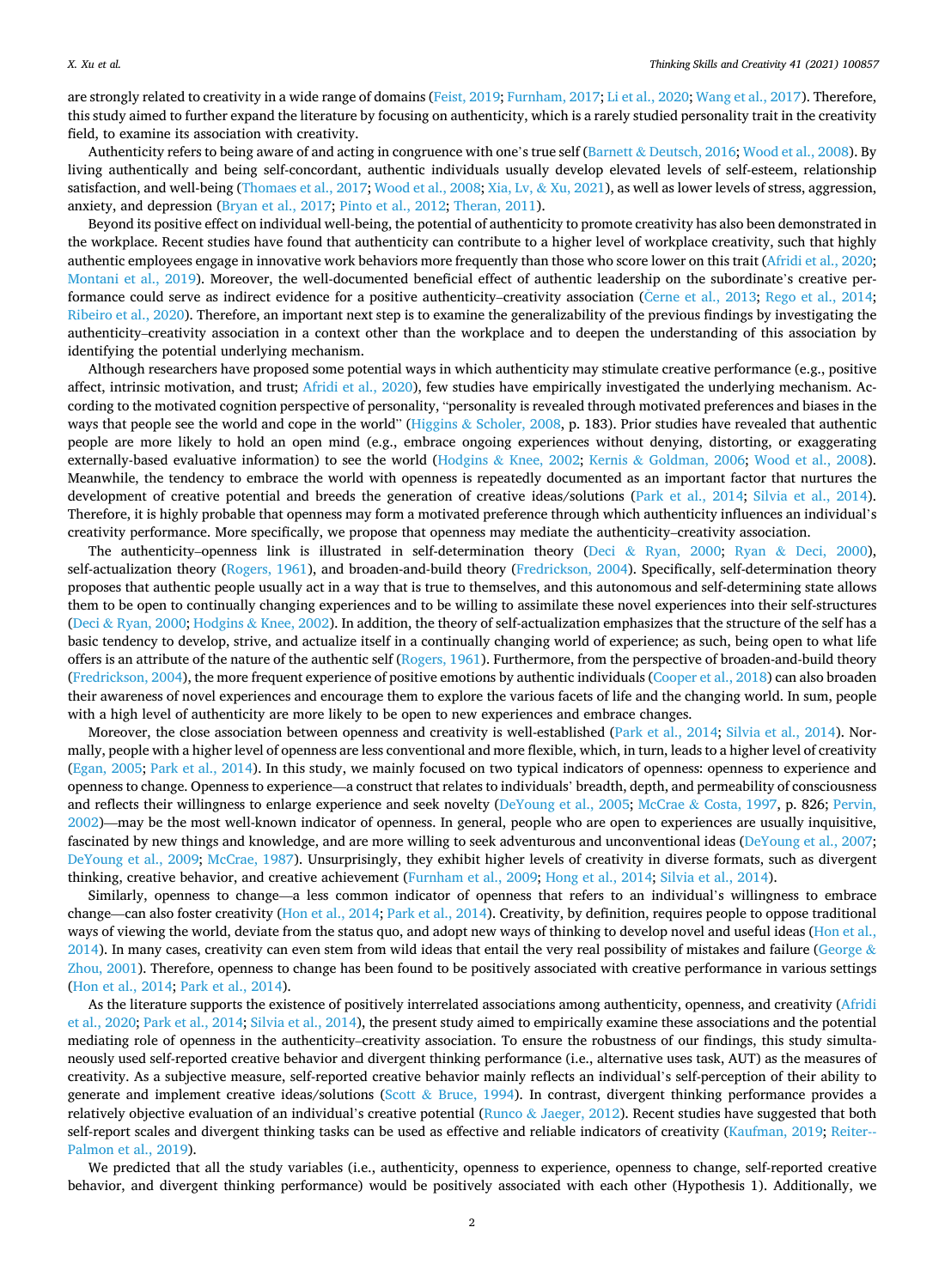predicted that both openness to experience and openness to change would mediate the association between authenticity and selfreported creative behavior (Hypothesis 2) and AUT performance (Hypothesis 3). By examining openness as the potential mediator, this study sheds light on the mechanism that potentially underlies how authenticity relates to a higher level of creative performance.

## **2. Materials and methods**

# *2.1. Participants*

Influenced by the COVID-19 pandemic, the present study collected data via a Chinese survey website [\(http://www.sojump.com](http://www.sojump.com)) rather than traditional paper-and-pencil survey. Specifically, we invited several teachers who worked at a normal university to post the online survey link at the end of their classes, and students were free to decide whether to participate in the survey. In total, 357 participants completed the questionnaire. Unfortunately, about 16% of the participants (57 out of 357) did not provide valid responses. Among them, 28 participants selected the same option for all items on at least one of the three scales that include reverse scored items (i.e., the authenticity, openness to change, and openness to experience scales), and 29 participants did not provide valid responses on at least one of the two divergent thinking tasks. The final sample included 300 university students aged from 17 to 30 years (*M* = 20.36, *SD* = 2.26; 11 participants did not report their age). There were 54 men and 246 women. The protocol of the study was approved by the University Committee for Human Research Protection (UCHRP) of East China Normal University.

## *2.2. Measures*

## *2.2.1. Authenticity*

The Authenticity Scale, which was originally developed by [Wood et al. \(2008\),](#page-9-0) was translated into Chinese by the first and second authors, following the translation to back-translation procedure [\(Brislin, 1970\)](#page-8-0). The scale consists of 12 items that assess three dimensions of authenticity: self-alienation (four items; e.g., "I feel alienated from myself"), authentic living (four items; e.g., "I am true to myself in most situations"), and accepting external influence (four items; e.g., "Other people influence me greatly"). In the present study, a confirmatory factor analysis showed an acceptable fit for the three first-order factors plus one second-order factor  $(\chi^2/df =$ 2.51; comparative fit index = 0.95; Tucker-Lewis index = 0.94; root mean square error of approximation = 0.07). All items are rated using a 7-point Likert scale that ranges from 1 ("does not describe me at all") to 7 ("describes me very well"). In the current study, we reverse-scored the self-alienation and accepting external influence items, and calculated a mean score by combining all items as an indicator for overall authenticity. Higher scores indicate that an individual is more authentic. In the current study, the Cronbach's α coefficient for this scale was 0.84.

# *2.2.2. Openness to experience*

## Openness to experience was assessed using the Chinese version of the NEO

Five-Factor Inventory-3 [\(Fan, et al. 2018;](#page-8-0) McCrae & [Costa, 2007](#page-9-0)). The Openness subscale includes 12 items, such as "I am intrigued by the patterns I find in art and nature" and "I often enjoy playing with theories or abstract ideas." Participants respond on a 5-point Likert scale ranging from  $1 =$  "totally disagree" to  $5 =$  "totally agree." The mean of all the items was calculated, and higher scores indicate a higher level of openness to experience. In the present study, the Cronbach's α coefficient was 0.78.

# *2.2.3. Openness to change*

Openness to change was evaluated using the Routine Seeking subscale of the Resistance to Change Scale that was developed by [Oreg \(2003\).](#page-9-0) As with the Authenticity Scale, we translated this scale into Chinese following translation to back-translation procedures [\(Brislin, 1970\)](#page-8-0). This scale includes five items, such as "I generally consider changes to be a negative thing" and "I like to do the same old things rather than try new and different ones." All items were rated using a 6-point Likert scale that ranged from 1 ("completely disagree") to 6 ("completely agree"). In the current study, we first calculated the average routine seeking scores and then reverse-scored them; higher scores indicate a higher level of openness to change. In the current study, the Cronbach's α coefficient was 0.77.

# *2.2.4. Creative behavior*

The Creative Behavior Scale, which was originally developed by [Scott and Bruce \(1994\)](#page-9-0) and validated for Chinese university students by [Mei, Ren, Feng, Yang,](#page-9-0) & Hu, 2015, was used to assess students' creative behavior. Although this six-item scale was originally developed to determine innovativeness at work (Scott & [Bruce, 1994](#page-9-0)), most of its items are general descriptions of creative behavior (e.g., generates creative ideas, develops adequate plans and schedules for the implementation of new ideas, is innovative) that do not exclusively anchor to the workplace context. Therefore, several researchers have revised this scale and validated its psychometric properties in college student samples (e.g., Li & [Wu, 2011;](#page-8-0) [Mei, Ren, Feng, Yang,](#page-9-0) & Hu, 2015; Su & [Zhang, 2020\)](#page-9-0). The participants responded on a 5-point Likert scale ranging from  $1 =$  "totally disagree" to  $5 =$  "totally agree." The mean of all the items was calculated, with higher scores indicating more frequent engagement in creative behavior. In the present study, the Cronbach's α coefficient was .86.

#### *2.2.5. Divergent thinking*

This study employed the widely used AUT to assess an individual's divergent thinking ability [\(Guilford, 1967;](#page-8-0) [Reiter-Palmon et al.,](#page-9-0)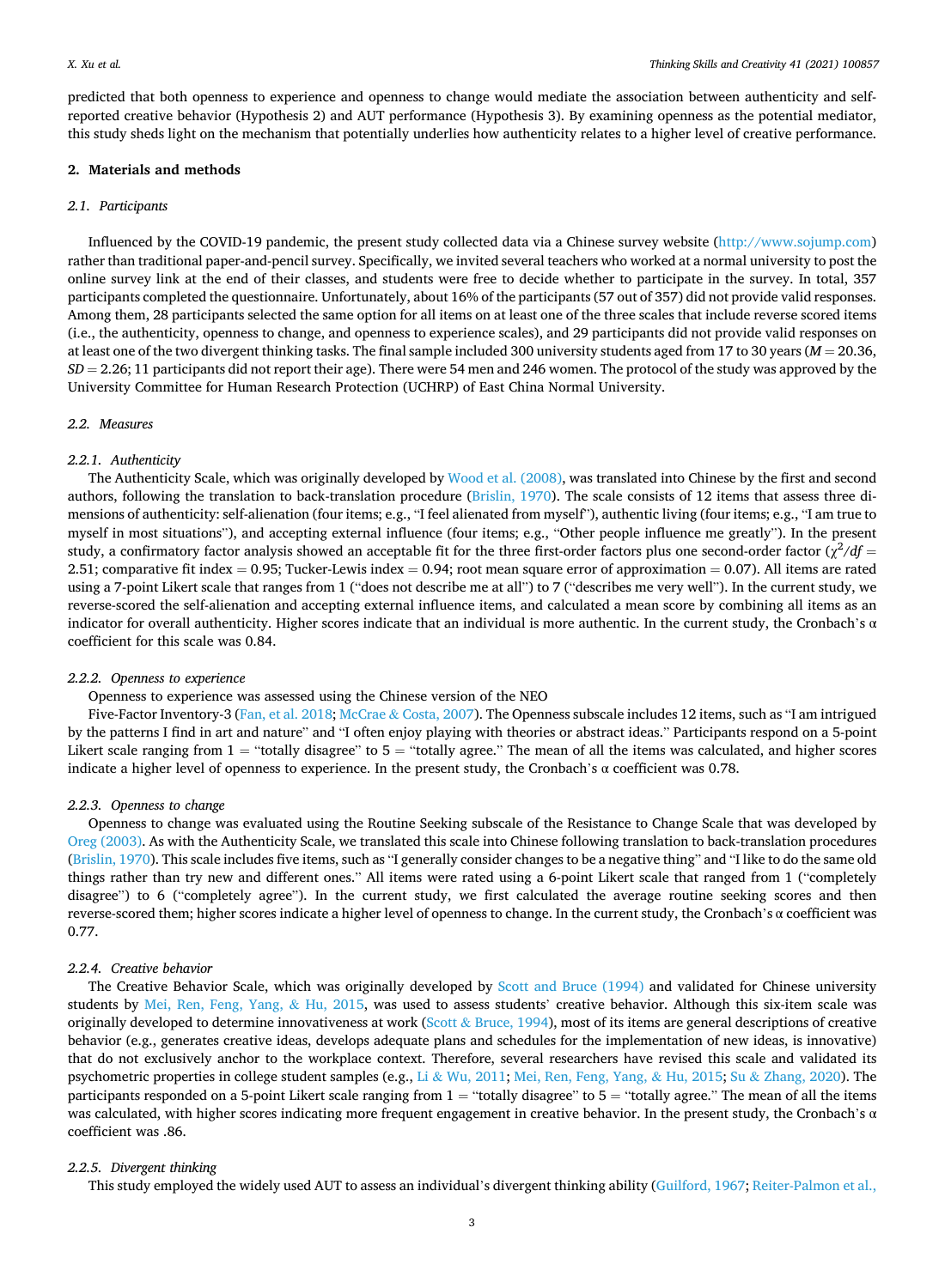<span id="page-3-0"></span>**Table 1**  Descriptive statistics and correlation coefficients of all the variables ( $n = 300$ )

|                           | М     | SD   | Skewness | Kurtosis                 | Range      |                          | ∠                        |          |          |          | 6        |          | 8        |
|---------------------------|-------|------|----------|--------------------------|------------|--------------------------|--------------------------|----------|----------|----------|----------|----------|----------|
| 1. Gender                 | 1.82  | .39  |          | $\overline{\phantom{a}}$ | $1 - 2$    | $\overline{\phantom{a}}$ |                          |          |          |          |          |          |          |
| 1. Age                    | 20.36 | 2.26 | $\sim$   |                          | $17 - 30$  | $-.03$                   | $\overline{\phantom{a}}$ |          |          |          |          |          |          |
| 3. Authenticity           | 4.55  | 0.83 | 0.11     | 0.29                     | $1 - 7$    | .04                      | .09                      |          |          |          |          |          |          |
| 4. Openness to experience | 3.55  | 0.54 | 0.30     | $-0.44$                  | $1 - 5$    | $-.10$                   | $.13*$                   | $.34***$ |          |          |          |          |          |
| 5. Openness to change     | 4.02  | 0.80 | 0.21     | $-0.10$                  | $1 - 6$    | $-.02$                   | .00                      | $.44***$ | $.39***$ |          |          |          |          |
| 6. Creative behavior      | 3.41  | 0.67 | 0.30     | $-0.14$                  | $1 - 5$    | $-18**$                  | .01                      | $.28***$ | $.51***$ | $.38***$ |          |          |          |
| 7. AUT fluency            | 4.06  | 1.79 | 1.03     | 1.41                     | $1 - 10.5$ | $-.08$                   | .06                      | $.13*$   | $.24***$ | $.20**$  | $.17**$  |          |          |
| 8. AUT originality        | 2.73  | 2.17 | 1.49     | 2.90                     | $0 - 12.5$ | $-.05$                   | .03                      | $.14*$   | $.24***$ | $.15***$ | $.14*$   | $.81***$ |          |
| 9. AUT flexibility        | 3.13  | 1.09 | 0.43     | 0.09                     | $1 - 6.75$ | $-.08$                   | .03                      | .11      | $.24***$ | $.22***$ | $.15***$ | $.89***$ | $.74***$ |

*Note*.

4

 $p = 0.06$ ,  $p \le 0.05$ ,  $p \le 0.01$ ,  $p \le 0.01$ . Gender: 1 = male, 2 = female. AUT = alternative uses task.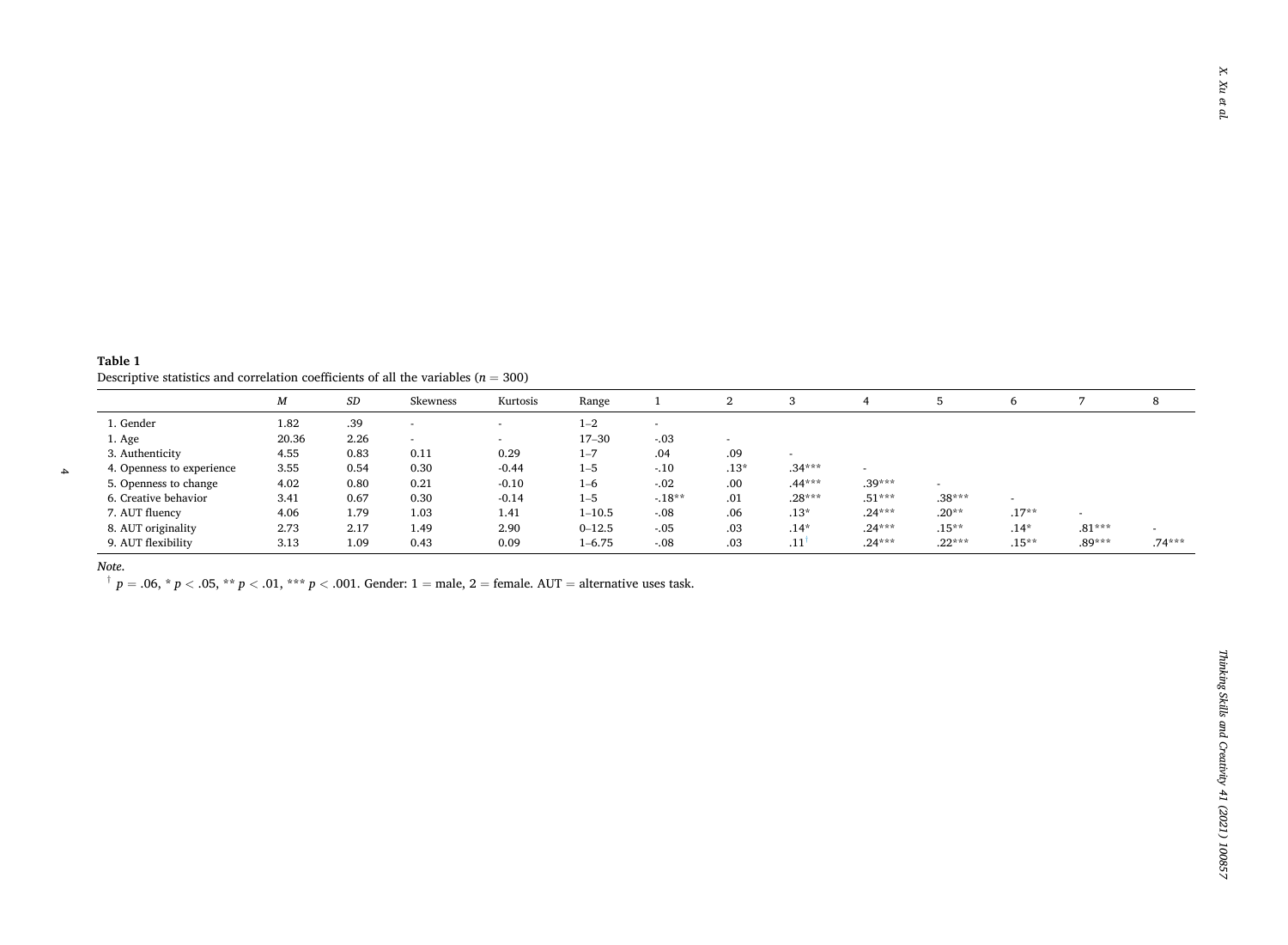<span id="page-4-0"></span>[2019\)](#page-9-0). In this task, participants are required to generate as many original uses as possible for two common objects (i.e., a plastic bottle and an umbrella, with 2 minutes allowed for each object) and to briefly type the answers into a text-entry box.

## *2.3. Procedure*

This study was conducted in mid-June 2020. Once logging on our online survey website [\(http://www.sojump.com](http://www.sojump.com)), all the participants were informed that participation in this study was completely voluntary and their personal information would be kept absolutely confidential. Meanwhile, participants were informed the possible benefits/risks and general requirements of this study, and only those who gave their online informed consent proceeded to the formal survey. After that, participants were instructed to complete the demographic questions, the Authenticity Scale, two AUT (i.e., generate alternative uses for a plastic bottle and an umbrella), the Routine Seeking Scale (i.e., a measure of openness to change), and the Openness to Experience Scale in a fixed sequence. All the items were administrated in Chinese language. In total, participants attempted 42 items in one comprehensive "log-on" to our online survey, which took about 10 minutes. After completion, participants received ¥3 (about 0.42 USD) as remuneration for their participation.

# *2.4. Scoring of performance on the AUT*

It is widely accepted that objectivity is a desirable property when scoring a divergent thinking task (Dumas  $\&$  [Runco, 2018](#page-8-0)). Accordingly, this study used three objective indicators to assess AUT performance: fluency, originality, and flexibility [\(Hao et al., 2020](#page-8-0); [Runco, 2011; Xu et al., 2021\)](#page-9-0). At the beginning, the first and the third author—both of whom had at least three years' experience in creativity assessment—reached an agreement to identify the number of valid responses (i.e., fluency) for each participant. In total, the participants (*n* = 300) generated 1368 alternative uses for a plastic bottle and 1073 alternative uses for an umbrella. Then, two raters created a comprehensive idea pool that included all the responses. Synonyms were identified and collapsed in this process. Next, two raters independently evaluated the originality and flexibility scores for each participant. For originality, responses were scored based on their statistical infrequency. Specifically, scores of 2, 1, and 0 were respectively allocated to responses generated by *<* 1%, 1–5%, and *>* 5% of all the participants. For flexibility, two raters counted the number of conceptual categories used by each participant. Excellent inter-rater correlations (ICC) were observed for the scoring of originality (for the plastic bottle, the ICC =.96; for the umbrella, the ICC = .97) and flexibility (for the plastic bottle, the ICC = .98; for the umbrella, the ICC = .95). In this study, the internal consistency reliability of the participants' performance in solving these two AUT was acceptable (for fluency, the Cronbach's  $\alpha = .74$ ; for originality, the Cronbach's α =.67; for flexibility, the Cronbach's α =.62). Therefore, for ease of interpretation, we created an aggregated fluency, originality, and flexibility score for each participant, with higher scores indicating a higher level of divergent thinking performance.

## **3. Results**

#### *3.1. Preliminary analyses*

[Table 1](#page-3-0) presents the means, standard deviations, skewness, kurtosis, range, and Pearson's correlations of all the variables of interest. As shown in this table, all the absolute values of the skewness and kurtosis scores are smaller than 3 and 8, respectively. Therefore, the data can be considered as normally distributed [\(Kline, 2016,](#page-8-0) p.76). As expected, authenticity was positively associated with self-reported creative behavior, AUT fluency, AUT originality, and AUT flexibility. In addition, both openness to experience and openness to change were positively related to authenticity and all the aforementioned creativity indicators. Furthermore, a gender difference existed in self-reported creative behavior, with men scoring significantly higher than women.



**Fig. 1.** Mediation effect of openness to experience and openness to change on the association between authenticity and creative behavior when controlling for gender and age. The path coefficients were standardized. The dashed pathway is not significant. \*\*  $p < .01$ , \*\*\*  $p < .001$ .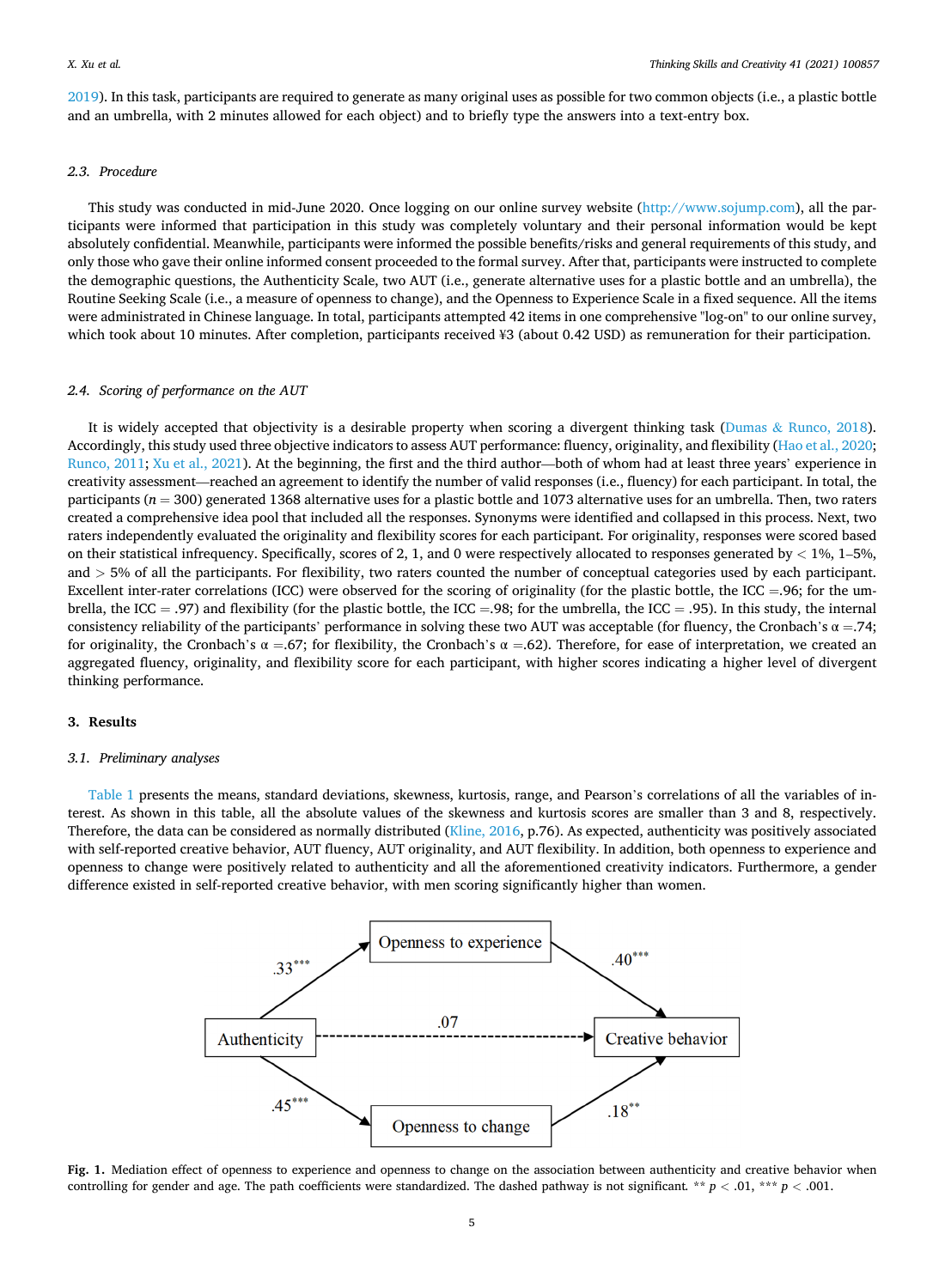#### *3.2. Test of mediation*

In this study, multicollinearity seemed not to be a serious problem (e.g., the variance inflation factor ranged from 1.23 to 1.35); thus, we proceeded with a path analysis of all the variables. Specifically, the SPSS macro MEDIATE (Hayes & [Preacher, 2014](#page-8-0)) was used to examine the parallel mediating effect of openness to experience and openness to change on the authenticity–creativity association. Both gender and age were controlled for to avoid their confounding influence on the indirect effect analysis.

The results showed that both openness to experience and openness to change fully mediated the relationship between authenticity and creative behavior (see [Fig. 1\)](#page-4-0), AUT fluency (see Fig. 2), and AUT flexibility (Fig. 4). In addition, openness to experience fully mediated the association between authenticity and AUT originality, but openness to change was not a significant mediator for this association (see [Fig. 3\)](#page-6-0). [Table 2](#page-6-0) presents the details regarding the indirect effects and 95% bias-corrected bootstrapped confidence intervals (CIs) of the mediation analyses when controlling for gender and age. If the CI does not include zero, then we can conclude that the indirect effect is significant.

## **4. Discussion**

Although it is theoretically reasonable to expect a positive association between authenticity and creativity (Kernis  $\&$  [Goldman,](#page-8-0) [2006\)](#page-8-0), few empirical studies have focused on this research topic ([Afridi et al., 2020](#page-8-0); [Montani et al., 2019\)](#page-9-0) and even fewer have examined the underlying mechanism. To fill this gap, the present study examined the authenticity–creativity association in a college sample and tested whether openness (i.e., openness to experience and to change) could mediate this association. As expected, authenticity was positively associated with self-reported creative behavior and divergent thinking performance. In addition, both openness to experience and openness to change fully mediated the association between authenticity and creative behavior/performance.

Consistent with Hypothesis 1, authenticity was positively related to self-reported creative behavior and divergent thinking performance. These findings are in line with those of previous studies that showed that authenticity can promote creative performance in the workplace [\(Afridi et al., 2020](#page-8-0); [Montani et al., 2019\)](#page-9-0). Additionally, the findings further generalize this relationship to multiple indicators of creativity (i.e., self-reported creative behavior, AUT fluency, AUT originality, and AUT flexibility) outside of a workplace context (i.e., in a college sample). Theoretically, the dual-pathway model of creativity [\(Nijstad et al., 2010\)](#page-9-0) can elucidate this positive association. According to this model, authenticity may facilitate creative performance either through the flexibility path or through the persistence path. On the one hand, authentic individuals are usually more willing to share their ideas freely (Kernis & [Goldman, 2006](#page-8-0)) and are less restricted by external opinions and conventional values [\(Wood et al., 2008](#page-9-0)), which makes them more flexible in the scope of idea generation. On the other hand, authentic individuals are usually intrinsically motivated ([Van den Bosch](#page-9-0) & Taris, 2018) and highly engaged [\(Reis et al., 2016\)](#page-9-0); thus, they can focus on the task at hand more persistently. Collectively, authenticity can lead individuals to expand their scope of idea generation or fuel the persistence of idea exploration, which, in turn, further contributes to the generation of more original and appropriate ideas.

In this study, authenticity had a stronger association with self-reported creative behavior than with divergent thinking performance (see [Table 1](#page-3-0)). This difference may result from the common method bias [\(Podsakoff et al., 2003\)](#page-9-0), given that similar response dispositions in the self-report measures (i.e., authenticity and creative behavior) may have artificially increased their correlation to a magnitude that is larger than the actual level. In accordance with our findings, prior studies (e.g., [Xu et al., 2019\)](#page-9-0) have also shown that personality was more strongly associated with creativity when the latter was assessed using subjective measures (e.g., self-reported creative behavior and creative personality) than when it was evaluated using objective tasks (e.g., divergent thinking and creative product design). Therefore, it is important to include objective measures rather than purely subjective self-report on creativity. However, notwithstanding the difference in the correlation magnitude, authenticity was still positively and significantly associated with both a subjective measure of creativity (i.e., self-reported creative behavior) and objective performance in a creative task (i.e.,



**Fig. 2.** Mediation effect of openness to experience and openness to change on the association between authenticity and AUT fluency when controlling for gender and age. The path coefficients were standardized. AUT = alternative uses task. The dashed pathway is not significant*.* \* *p <* .05, \*\*  $p < .01$ , \*\*\*  $p < .001$ .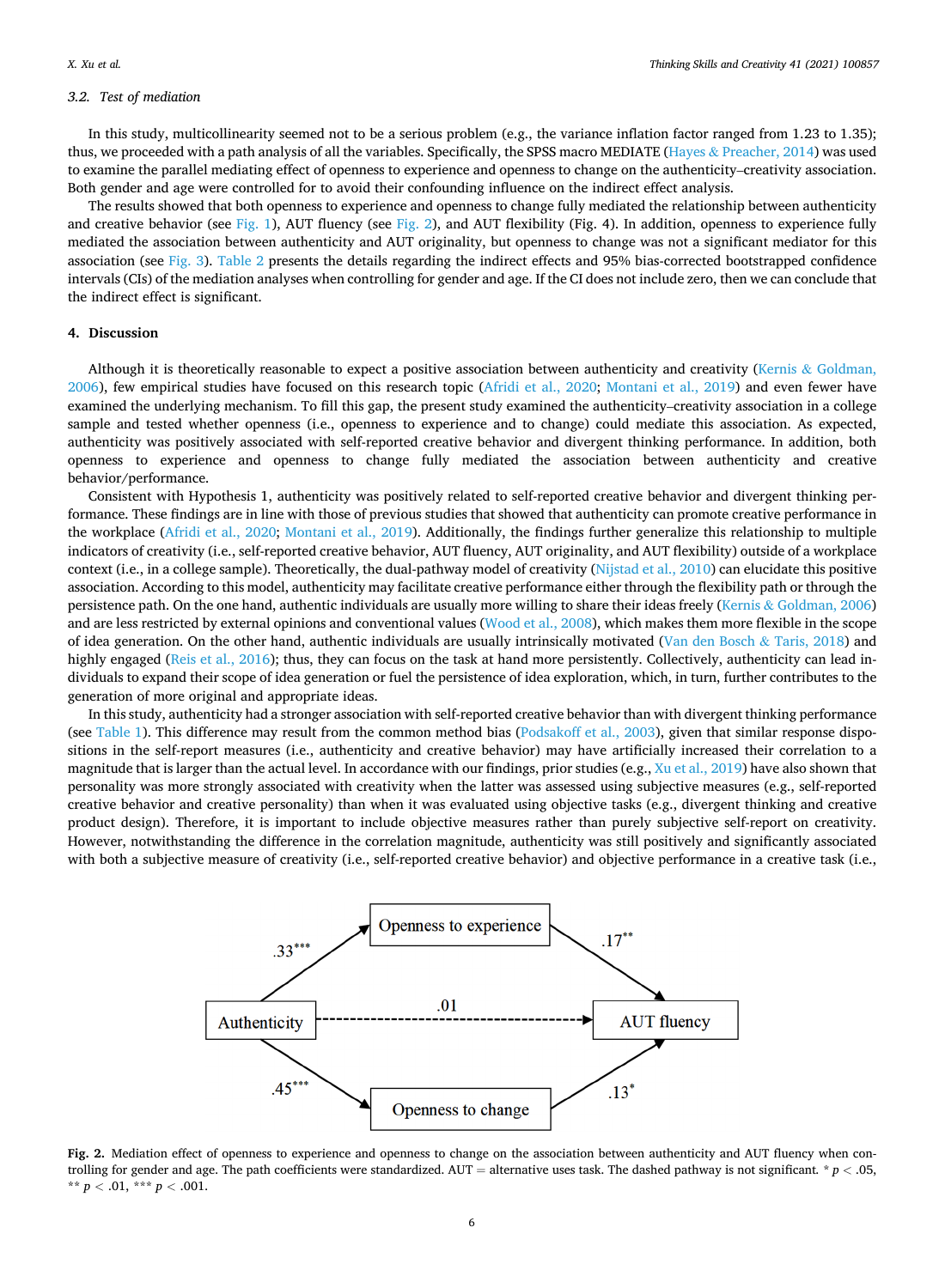<span id="page-6-0"></span>

**Fig. 3.** Mediation effect of openness to experience and openness to change on the association between authenticity and AUT originality when controlling for gender and age. The path coefficients were standardized. AUT = alternative uses task. The dashed pathway is not significant*.* \*\* *p <* .01, \*\*\*  $p < .001$ .



**Fig. 4.** Mediation effect of openness to experience and openness to change on the association between authenticity and AUT flexibility when controlling for gender and age. The path coefficients were standardized. AUT = alternative uses task. The dashed pathway is not significant*.* \* *p <* .05, \*\*\*  $p < .001$ .

**Table 2** 

Indirect effects and confidence intervals (CIs) of the mediation analyses when controlling for gender and age

| Indirect pathways                                     | Effect value     | <b>SE</b> | 95% CI<br>Lower | Upper |
|-------------------------------------------------------|------------------|-----------|-----------------|-------|
| Authenticity–openness to experience–creative behavior | .13 <sup>a</sup> | .04       | .07             | .21   |
| Authenticity-openness to change-creative behavior     | .08 <sup>a</sup> | .03       | .03             | .15   |
| Authenticity–openness to experience–AUT fluency       | .06 <sup>a</sup> | .02       | .02             | .11   |
| Authenticity-openness to change-AUT fluency           | .06 <sup>a</sup> | .03       | .01             | .12   |
| Authenticity–openness to experience–AUT originality   | .06 <sup>a</sup> | .02       | .02             | .12   |
| Authenticity-openness to change-AUT originality       | .03              | .03       | $-.02$          | .09   |
| Authenticity-openness to experience-AUT flexibility   | .06 <sup>a</sup> | .02       | .02             | .11   |
| Authenticity–openness to change–AUT flexibility       | .08 <sup>a</sup> | .03       | .02             | .14   |

Note.

<sup>a</sup> 95% CI does not overlap with zero.

AUT fluency, AUT originality, and AUT flexibility), which indicates that the positive authenticity–creativity association is quite robust. In line with our hypotheses, the results revealed that both openness to experience and openness to change fully mediated the relationship between authenticity and self-reported creative behavior (Hypothesis 2), AUT fluency (Hypothesis 3), and AUT flexibility (Hypothesis 3). Taken together, our results demonstrate that, although openness to experience and openness to change capture different facets of openness, they exert a similar effect on mediating the association between authenticity and most indicators of creativity (both subjective and objective), thus lending us solid evidence that openness can mediate the authenticity–creativity linkage. In other words, living the true self can contribute to an individual's creativity performance through opening their mind to embrace the ever-changing circumstances.

Our findings provide empirical support for the applicability of self-determination theory (Deci & [Ryan, 2000;](#page-8-0) Ryan & [Deci, 2000](#page-9-0)) and self-actualization theory [\(Rogers, 1961](#page-9-0)) when explaining the effect of authenticity on creativity. Specifically, during the process of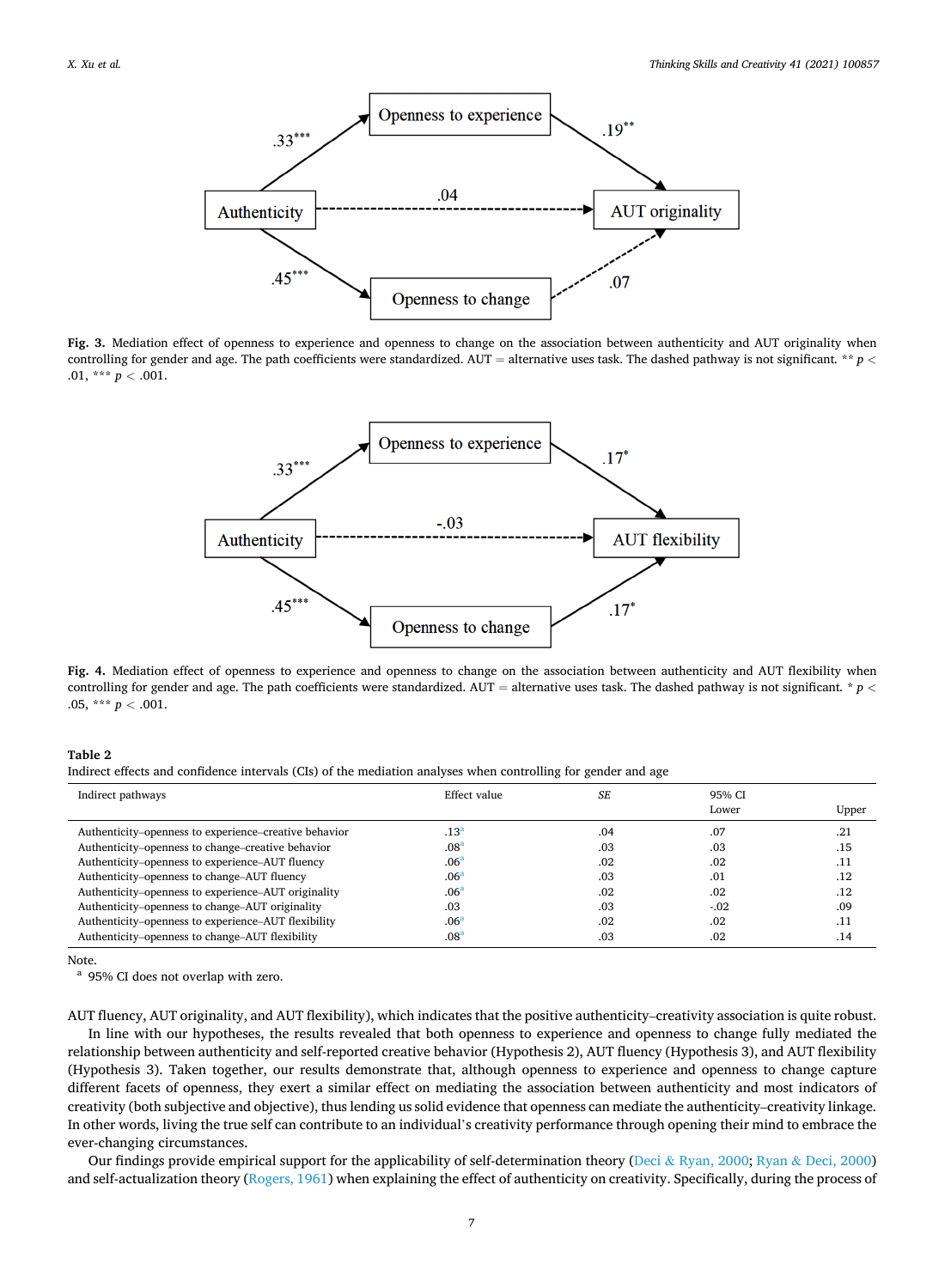pursuing self-determination and self-actualization, authentic people usually tend to be open to the continually changing world of experience ([Rogers, 1961](#page-9-0)), and they actively incorporate these novel experiences into the construct of the self (Hodgins & [Knee, 2002](#page-8-0)). Our findings are also in line with broaden-and-build theory [\(Fredrickson, 2004](#page-8-0)), given that the more frequent experience of positive affect by authentic people [\(Cooper et al., 2018](#page-8-0)) can broaden their awareness of novel experiences and encourage exploration of the changing world. By being open to ever-changing circumstances, authentic people can accumulate diversified knowledge from various domains and oppose traditional ways of viewing the world, which, in turn, can help them to adopt new ways of thinking to develop novel and useful ideas [\(Hon et al., 2014;](#page-8-0) Xu & [Pang, 2020\)](#page-9-0).

Notably, we only identified the mediating role of openness to experience but not that of openness to change in the association between authenticity and AUT originality (see [Fig. 3\)](#page-6-0). This indicates that, although both openness to experience and openness to change were related to a more fluent (i.e., fluency) and flexible (i.e., flexibility) mindset during AUT problem solving, the former played a more influential role in stimulating original/uncommon ideas (i.e., originality). Relatedly, openness to experience had a stronger association with self-reported creative behavior than openness to change (see [Table 1](#page-3-0)). The reason for these differences may be that openness to change is a relatively general indicator of openness that has the potential to expand the breadth or flexibility of idea generation, but it does not directly relate to the ability to generate original/uncommon ideas or the tendency to engage in creative behavior ([Park et al., 2014](#page-9-0)). In contrast, openness to experience is more specifically anchored to diversified knowledge and experience, which directly fuels the generation of original/uncommon ideas and the development of creative behavior ( $Xu \& Pangi$ , 2020). Therefore, the overlap between openness to experience and AUT originality and creative behavior may be greater than the latter's overlap with openness to change; as such, it causes the aforementioned differences in the mediating effect and correlational magnitude.

There are some limitations of this study that deserve mentioning. First, about 16% of the participants (57 out of 357) did not provide valid responses owing to various possible reasons (e.g., low intrinsic respondent interest, inability to understand the instructions fully, distraction caused by environmental factors). Future research should employ effective strategies (e.g., provide clear instructions, representative examples, and practice opportunities; control the length of the questionnaire and use shorter scales if available; and remind participants to complete the questionnaire in a quiet environment so that they will not be distracted) to increase the quality of data collection (Meade & [Craig, 2012](#page-9-0); [Zhong et al., 2021](#page-9-0)). Second, although we controlled for gender to avoid its confounding influence on the indirect effect analysis, the unbalanced gender distribution (i.e., male participants constituted only 21% of the sample) is a limitation. Therefore, we encourage the recruitment and inclusion of more gender balanced samples in future studies to examine the robustness of our findings. Third, the cross-sectional nature of the study makes it difficult to infer the direction of causality. Future studies could use experimental techniques (e.g., manipulating an individual's authentic state) and a longitudinal design (e.g., collecting multiple wave data) to confirm the causality of our findings. Fourth, as the current study only examined the mediating role of openness in the authenticity–creativity association, future studies should further explore other possible mediators (e. g., hope, optimism, and positive affect) to understand the underlying mechanism more comprehensively. Fifth, the results are limited in their generalizability because the participants in our study were all university students in China. Future research that includes more diverse and heterogeneous samples is encouraged.

Despite the above limitations, our findings provide the valuable insight that openness can mediate the relationship between authenticity and creative behavior/performance. Therefore, developing an authentic mindset (e.g., [Gan et al., 2018\)](#page-8-0) could be considered a possible way to stimulate individuals' creative potential. In addition, interventions that aim to increase individuals' propensity to openness (e.g., [Stieger et al., 2020\)](#page-9-0) could also be utilized to promote their creative output.

# **Author statement**

**Xiaobo Xu:** Conceptualization, Methodology, Investigation, Formal analysis,Writing- Original draft preparation. **Mengya Xia:**  Conceptualization, Methodology, Formal analysis, Writing-Original draft preparation. **Jingwen Zhao:** Investigation, Formal analysis. **Weiguo Pang:** Conceptualization, Methodology, Writing-Reviewing and Editing, Funding acquisition.

#### **Funding**

This study was supported by funds from Shanghai Humanities and Social Sciences Key Research Base of Psychology (13200- 412224-19052) and Program for Professor of Special Appointment at Shanghai Insitutions of Higher Education (TP2020013).

# **Ethical approval**

The protocol of the study was approved by the University Committee on Human Research Protection (UCHRP) of East China Normal University. All procedures performed in studies involving human participants were in accordance with the ethical standards of the institutional and/or national research committee and with the 1964 Helsinki declaration and its later amendments or comparable ethical standards.

#### **Informed consent**

Informed consent was obtained from all individual participants included in the study.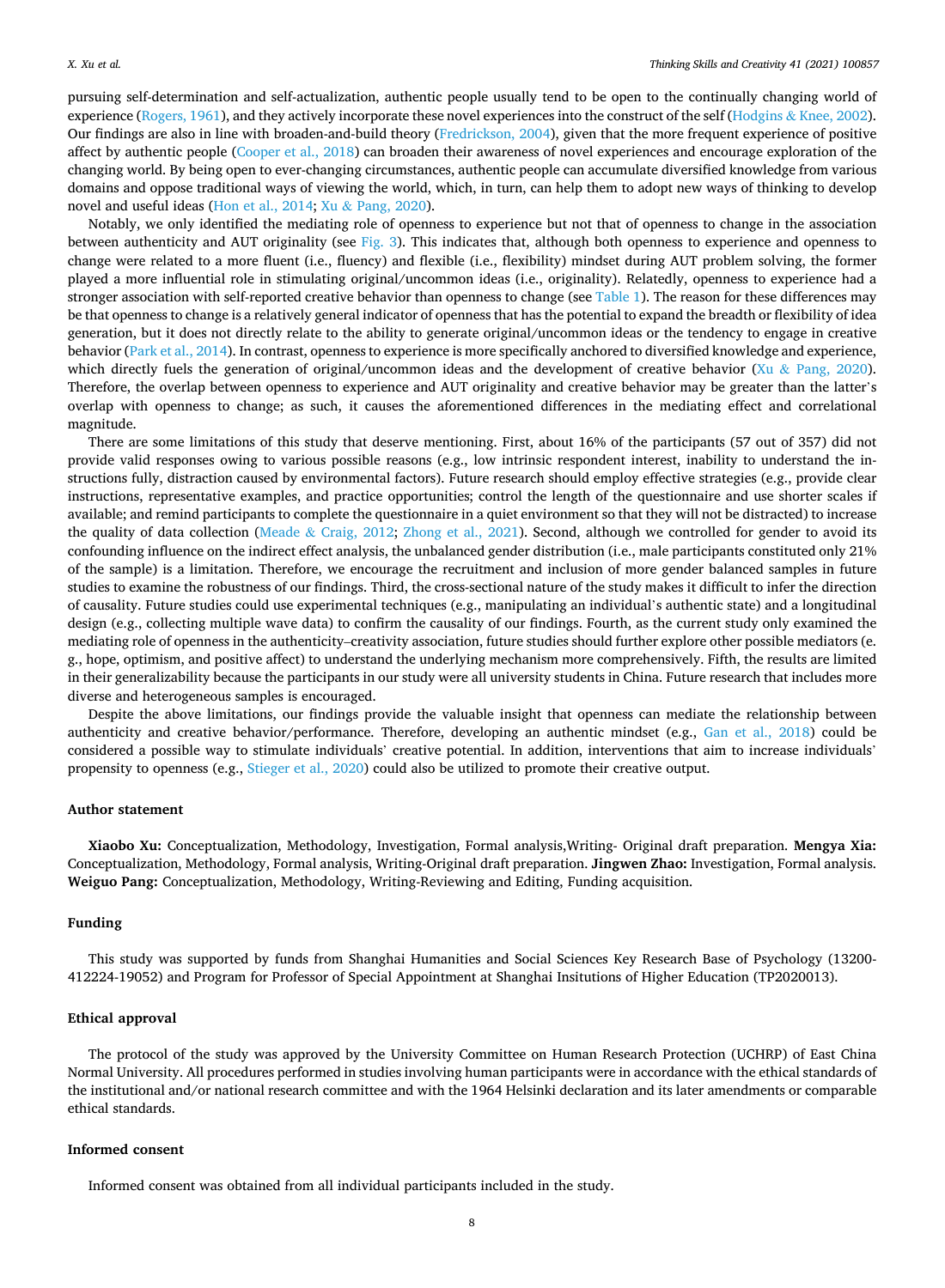#### <span id="page-8-0"></span>**Data statement**

Data is only available upon reasonable request.

#### **Declaration of Competing Interest**

The authors declare that they have no conflict of interest.

## **Acknowledgements**

We would like to thank Heping Zhang and Xianhua Wu for their help in data collection. We also thank all the participants whose support made this study possible.

#### **References**

- Afridi, S., Afsar, B., Shahjehan, A., Rehman, Z., Haider, M., & Ullah, M. (2020). Perceived corporate social responsibility and innovative work behavior: The role of employee volunteerism and authenticity. *Corporate Social Responsibility and Environmental Management, 27*, 1865–1877.<https://doi.org/10.1002/csr.1932>. Barnett, M. D., & Deutsch, J. T. (2016). Humanism, authenticity, and humor: being, being real, and being funny. *Personality and Individual Differences, 91*, 107–112. <https://doi.org/10.1016/j.paid.2015.12.004>.
- Brislin, R. W. (1970). Back-translation for cross-cultural research. *Journal of Cross-Cultural Psychology, 1*, 185–216. [https://doi.org/10.1177/135910457000100301.](https://doi.org/10.1177/135910457000100301) Bryan, J. L., Baker, Z. G., & Tou, R. Y. (2017). Prevent the blue, be true to you: Authenticity buffers the negative impact of loneliness on alcohol-related problems,
- physical symptoms, and depressive and anxiety symptoms. *Journal of health psychology, 22*, 605–616. [https://doi.org/10.1177/1359105315609090.](https://doi.org/10.1177/1359105315609090) Cerne, M., Jaklič, M., & Škerlavaj, M. (2013). Authentic leadership, creativity, and innovation: A multilevel perspective. *Leadership*, 9, 63–85. [https://doi.org/](https://doi.org/10.1177/1742715012455130) [10.1177/1742715012455130.](https://doi.org/10.1177/1742715012455130)
- Cooper, A. B., Sherman, R. A., Rauthmann, J. F., Serfass, D. G., & Brown, N. A. (2018). Feeling good and authentic: Experienced authenticity in daily life is predicted by positive feelings and situation characteristics, not trait-state consistency. *Journal of Research in Personality, 77*, 57–69. [https://doi.org/10.1016/j.](https://doi.org/10.1016/j.jrp.2018.09.005) [jrp.2018.09.005.](https://doi.org/10.1016/j.jrp.2018.09.005)
- Deci, E. L., & Ryan, R. M. (2000). The ''what'' and ''why'' of goal pursuits: Human needs and the self-determination of behavior. *Psychological Inquiry, 11*, 227–268. [https://doi.org/10.1207/S15327965PLI1104\\_01.](https://doi.org/10.1207/S15327965PLI1104_01)
- DeYoung, C. G., Peterson, J. B., & Higgins, D. M. (2005). Sources of openness/Intellect: Cognitive and neuropsychological correlates of the fifth factor of personality. *Journal of Personality, 73*, 825–858. [https://doi.org/10.1111/j.1467-6494.2005.00330.x.](https://doi.org/10.1111/j.1467-6494.2005.00330.x)
- DeYoung, C. G., Quilty, L. C., & Peterson, J. B. (2007). Between facets and domains: Ten aspects of the Big Five. *Journal of Personality and Social Psychology, 93*, 880–896. <https://doi.org/10.1037/0022-3514.93.5.880>.
- DeYoung, C. G., Shamosh, N. A., Green, A. E., Braver, T. S., & Gray, J. R. (2009). Intellect as distinct from Openness: Differences revealed by fMRI of workingmemory. *Journal of Personality and Social Psychology, 97*, 883–892. [https://doi.org/10.1037/a0016615.](https://doi.org/10.1037/a0016615)
- Dumas, D., & Runco, M. A. (2018). Objectively scoring divergent thinking tests for originality: A re-analysis and extension. *Creativity Research Journal, 30*, 466–468. [https://doi.org/10.1080/10400419.2018.1544601.](https://doi.org/10.1080/10400419.2018.1544601)
- Egan, T. M. (2005). Factors influencing individual creativity in the workplace: An examination of quantitative empirical research. *Advances in Developing Human Resources, 7*, 160–181. <https://doi.org/10.1177/1523422305274527>.
- Feist, G. J. (2019). The function of personality in creativity. In J. C. Kaufman & R. J. Sternberg (2nd Ed.), The CambrIdge Handbook of creativity (pp. 353-373). Cambridge, UK: Cambridge University Press.
- Fan, J., Zhang, L., & Chen, C. (2018). Thinking styles: Distinct from personality? *Personality and Individual Differences, 125*, 50–55. [https://doi.org/10.1016/j.](https://doi.org/10.1016/j.paid.2017.12.026)  [paid.2017.12.026.](https://doi.org/10.1016/j.paid.2017.12.026)
- Fredrickson, B. L. (2004). The broaden-and-build theory of positive emotions. *Philosophical Transactions of the Royal Society B: Biological Sciences, 359*, 1367–1378. [https://doi.org/10.1098/rstb.2004.1512.](https://doi.org/10.1098/rstb.2004.1512)
- Furnham A. (2017). Personality traits, personality disorders, and creativity. In G. J. Feist, R. Reiter-Palmon, J. C. Kaufman (eds.), The Cambridge Handbook of Creativity and Personality Research (pp. 251–272). Cambridge, UK: Cambridge University Press.
- Furnham, A., Crump, J., Batey, M., & Chamorro-Premuzic, T. (2009). Personality and ability predictors of the "consequences" test of divergent thinking in a large nonstudent sample. *Personality and Individual Differences, 46*, 536–540. <https://doi.org/10.1016/j.paid.2008.12.007>.
- Gan, M., Heller, D., & Chen, S. (2018). The power in being yourself: Feeling authentic enhances the sense of power. *Personality and Social Psychology Bulletin, 44*, 1460–1472. [https://doi.org/10.1177/0146167218771000.](https://doi.org/10.1177/0146167218771000)
- George, J. M., & Zhou, J. (2001). When openness to experience and conscientiousness are related to creative behavior: An international approach. *Journal of Applied Psychology, 86*, 513–524. <https://doi.org/10.1037/0021-9010.86.3.513>.
- Guilford, J. P. (1967). *[The nature of human intelligence](http://refhub.elsevier.com/S1871-1871(21)00072-9/sbref0020)*. New York: McGraw-Hill.
- Hao, N., Qiao, X., Cheng, R., Lu, K., Tang, M., & Runco, M. A. (2020). Approach motivational orientation enhances malevolent creativity. *Acta Psychologica, 203*, Article 102985.<https://doi.org/10.1016/j.actpsy.2019.102985>.
- Hayes, A. F., & Preacher, K. J. (2014). Statistical mediation analysis with a multicategorical independent variable. *British Journal of Mathematical and Statistical Psychology, 67*, 451–470. <https://doi.org/10.1111/bmsp.12028>.
- Hodgins, H. S., & Knee, C. R. (2002). The integrating self and conscious experience. In E. L. Deci & R. M. Ryan (Eds.), Handbook of self-determination research (pp. 87–100). Rochester, NY: University of Rochester Press.
- [Higgins, E. T., & Scholer, A. A. \(2008\). When is personality revealed? A motivated cognition approach. In O. P. John, & R. W. Robins \(Eds.\),](http://refhub.elsevier.com/S1871-1871(21)00072-9/sbref0023) *Handbook of Personality: Theory and Research* (3rd ed., pp. 182–[207\). New York, NY: The Guilford Press.](http://refhub.elsevier.com/S1871-1871(21)00072-9/sbref0023)
- Hon, A., Bloom, M., & Crant, J. (2014). Overcoming resistance to change and enhancing creative performance. *Journal of Management, 40*, 919–941. [https://doi.org/](https://doi.org/10.1177/0149206311415418) [10.1177/0149206311415418.](https://doi.org/10.1177/0149206311415418)
- Hong, E., Peng, Y., & O'Neil, H., Jr (2014). Activities and accomplishments in various domains: Relationships with creative personality and creative motivation in adolescence. *Roeper Review, 36*, 92–103. [https://doi.org/10.1080/02783193.2014.884199.](https://doi.org/10.1080/02783193.2014.884199)
- Kaufman, J. C. (2019). Self-assessments of creativity: Not ideal, but better than you think. *Psychology of Aesthetics, Creativity, and the Arts, 13*, 187–192. [https://doi.](https://doi.org/10.1037/aca0000217) [org/10.1037/aca0000217](https://doi.org/10.1037/aca0000217).
- Kernis, M. H., & Goldman, B. M. (2006). A multicomponent conceptualization of authenticity: Theory and research. *Advances in Experimental Social Psychology, 38*, 283–357. [https://doi.org/10.1016/S0065-2601\(06\)38006-9](https://doi.org/10.1016/S0065-2601(06)38006-9).
- Kline, R. B. (2016). *[Principles and practice of structural equation modeling](http://refhub.elsevier.com/S1871-1871(21)00072-9/sbref0029)* (4th ed.). New York, NY: The Guilford Press.
- Li, H., Jin, H., & Chen, T. (2020). Linking proactive personality to creative performance: The role of job crafting and high-involvement work systems. *The Journal of Creative Behavior, 54*, 196–210. <https://doi.org/10.1002/jocb.355>.
- Li, C. H., & Wu, J. J. (2011). The structural relationships between optimism and innovative behavior: Understanding potential antecedents and mediating effects. *Creativity Research Journal, 23*, 119–128. [https://doi.org/10.1080/10400419.2011.571184.](https://doi.org/10.1080/10400419.2011.571184)